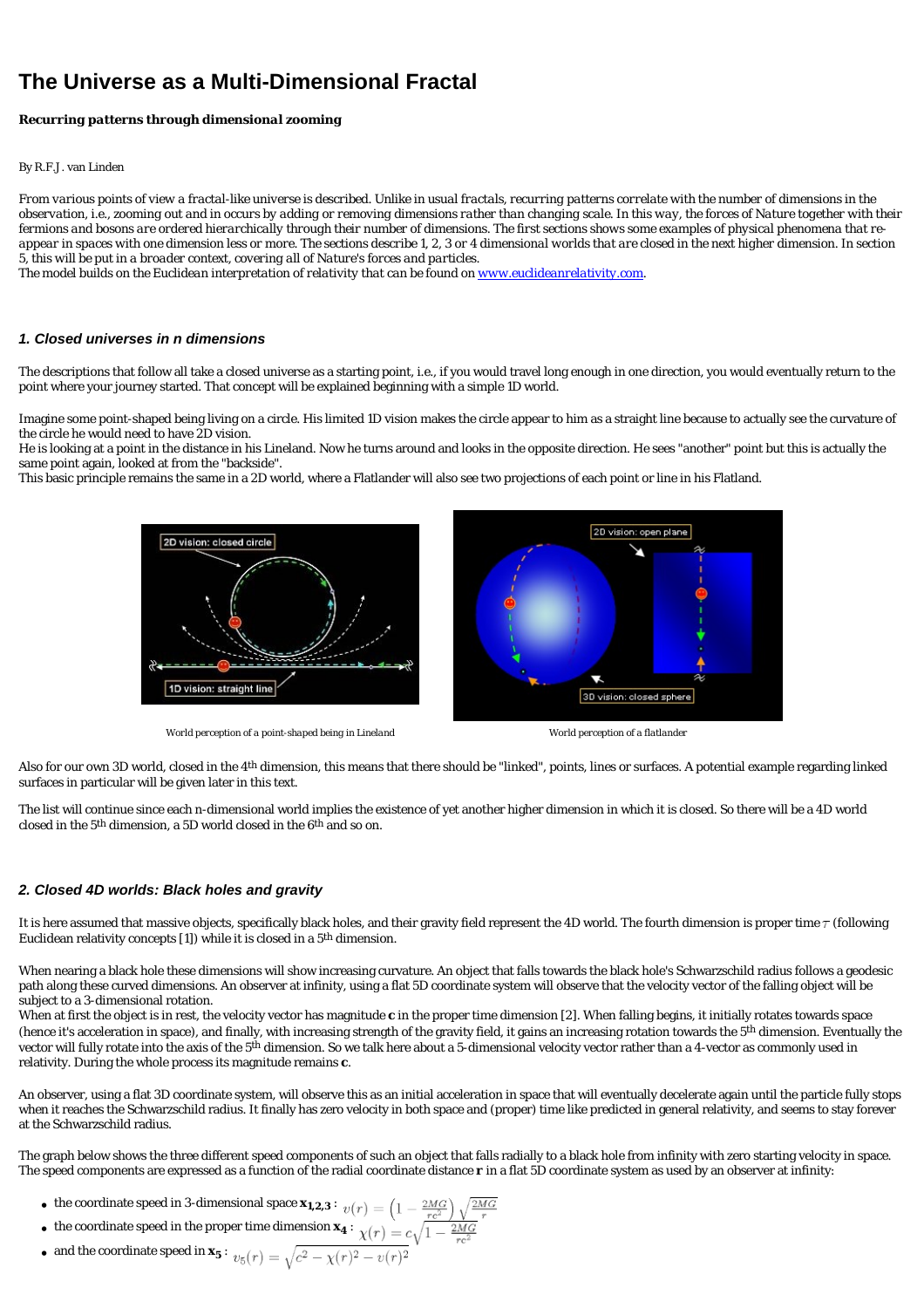

*5D velocity vector and speed components of an object falling radially towards a black hole*

## **3. Curvature in a closed universe**

The example above shows that, even in a flat 3D coordinate system, an observer at infinity is still indirectly able to *perceive* the curvature of space-time in the neighborhood of the black hole because he observes the acceleration of the falling object.

That curvature is given in classical general relativity as the ratio between infinitesimal coordinate distance *dR* and radial distance *dr* :

$$
\frac{dR}{dr} = \frac{1}{\sqrt{1 - \frac{2Gm}{rc^2}}}
$$

The ratio becomes *1* at infinity, where curvature of space is assumed to be zero as a a result of the absence of mass.

But if the 4D space-time of our universe is closed in the 5<sup>th</sup> dimension, curvature on a cosmological scale must exists everywhere, even with a total absence of mass, and at infinity *dR/dr* will *not* be equal to *1* (the classical formula would need an extra component to account for this). In a 5D, or even a 4D closed space, curvature will appear asymmetric to an observer with 3D observational skills as a result of geometric projection effects. This can be illustrated by using an example of the effect as perceived by a Flatlander, living on a horn torus (see the pictures below).



Near a massive object (for the Flatlander that is the center of the horn torus) the curvature deviates from **1** (*dR***/dr >1**) according to the Flatlander who uses his observation point with *dR/dr=1* (i.e., zero curvature) as a reference. But it will *also* deviate from *1* when observing deep space (where *dR/dr <1)***.**

Consequently, the velocity vector of an object in that far distance will show components in space and time, similar to the situation at the black hole as explained above. After all, the object will only appear to be at rest relative to an observer at those places where *dR/dr =1*. Its observed spatial speed goes up both when *dR/ dr <1* and *dR/dr >1*.

#### *Universe with accelerated expansion*

The conclusion is that in a closed universe, objects in the far distance of that universe should show *velocity* in a flat 3D coordinate space. They are kind of 'falling' towards deep space. The observer will however interpret this as an *expanding* universe in flat 3D coordinates. The rate of this expansion is not linear with distance. It depends on the curvature as perceived by the observer in 3D and the speed *increments* should therefor be measured as *declining* with increasing distance. This is indeed what is observed empirically today, but it is traditionally explained as a *physically* expanding universe where the rate of the expansion has been increasing over time (the declining increments are explained as an accelerated expansion over time, since the measurents represent properties from the objects as they were in the past).

#### *Missing mass*

If the presence of mass curves space-time then it is obvious that whenever space-time *is* curved, the effect of that should *resemble* the presence of mass. In other words, even when no mass is actually present in the empty space between stellar clusters, the curvature of 4D space-time that results from its closure in the 5th dimension will make it appear like there is extra mass around. This could explain, or perhaps partly explain, the missing-mass problem in the rotation curves of galaxies, where in the outer circles the universal curvature of space-time would then gradually take over the role of the real mass in the inner circles.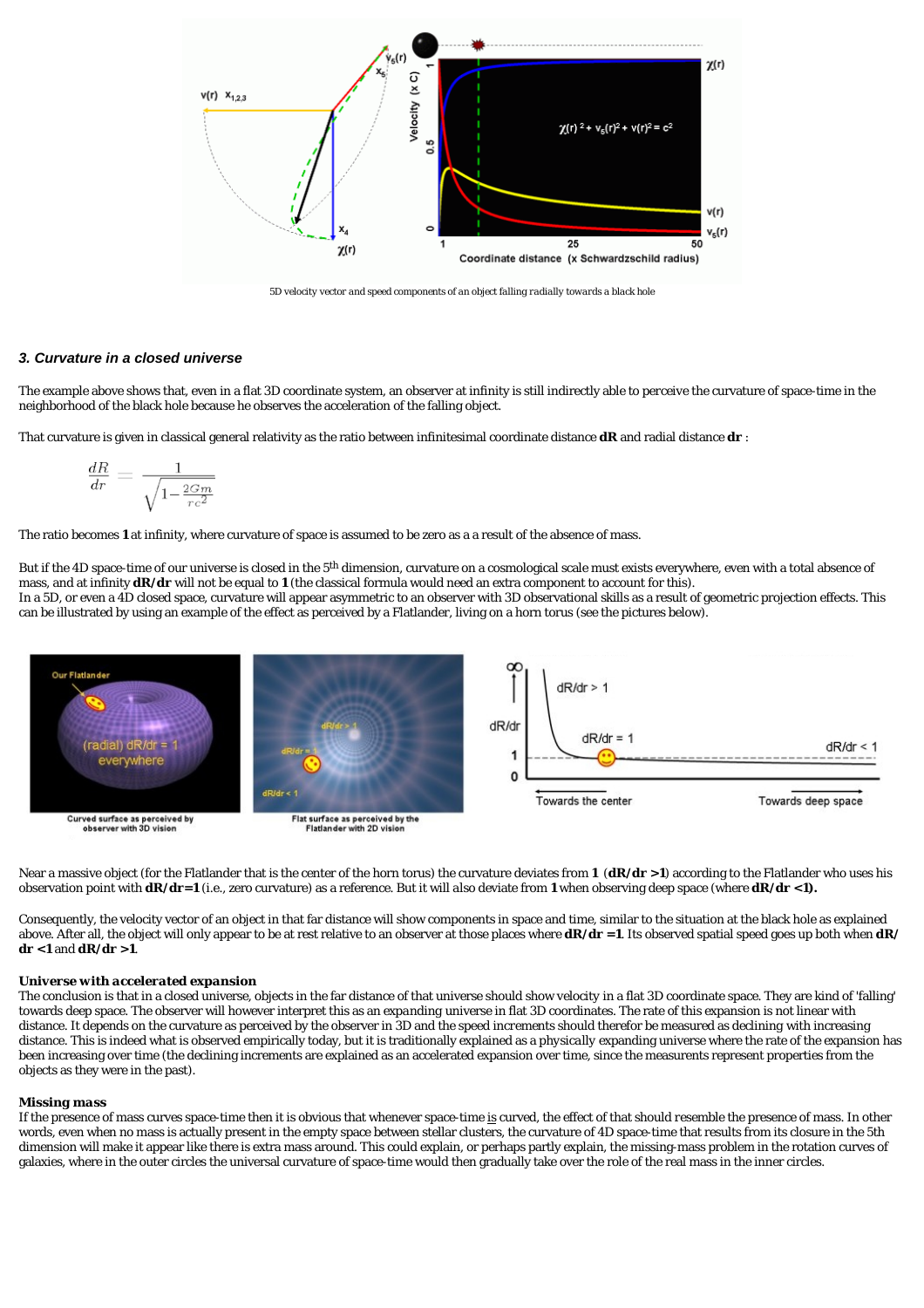

*Universal curvature of space-time accounting for missing mass in galaxies*

#### *The inside of black holes*

In view of the similarity in space-time curvature near the Schwarzschild radius of black holes on one hand, and the curvature of space-time in deep space on the other hand, we could now speculate that the "edge" of the universe is in fact the "inside" of all black holes together, thus closing the 4D universe in a 5th dimension. It is exactly like the Linelander who was looking at the same point from two sides and the Flatlander who was looking at the same line from two sides: we are looking at the same surface from two sides.

It means that whatever falls into a black hole will appear again instantly at the edge of the universe. It defines the edge of the universe as a gigantic "white hole" which should therefore *radiate energy* (cosmic background radiation?). The universe then resembles a 5D, multi-hole torus, or *n*-torus.

## **4. Closed 3D worlds once more: Photon absorption and emission by electrical charges**

It is here assumed that electrical charges and their electric field represent the 3D world, closed in the 4<sup>th</sup> dimension. Close to the charge its dimensions will be curved in a similar way as the 5D gravity dimensions are curved nearby a black hole. Consistency between *n*-dimensional models then implies that the absorption of a photon by an electrical charge will also involve a rotation of the photon's velocity vector, which in free space has constant magnitude *c* in space while its temporal component is zero. This time the rotation will be towards the  $4<sup>th</sup>$  dimension (proper time), eventually leading to a full stop in 3D at the moment it reaches the charge.

As an *example* formula for the velocity vector components (the actual formula must be determined empirically) we could bluntly replace mass by charge, resulting in the following speed components expressed as a function of the radial coordinate distance *r* to the charge in a flat 4D coordinate system as used by an observer at infinity:

- $\bullet$  the coordinate speed in the spatial dimensions  $x_{1,2,3}$  :
- $\bullet$  and the coordinate speed in the proper time dimension  $x_4$  :



*4D velocity vector and speed components of a photon being absorbed by an electrical charge (example)*

In this example, one Coulomb of charge would thus slow down the photon's velocity in space for about 1% at a distance of about  $10^{-5}$ m. So far, no such effect was ever recorded through experiment but putting a net charge of one Coulomb in such a tiny volume is a challenge on its own and may very well prohibit an easy setup of such an experiment. The force involved in this example would be in the order of  $2x10^{19}$  N!

The "spontaneous" *emission* of a photon by a charge could have its origin in the simultaneous *absorption* of a photon by another charge, linking charged particles through the 4<sup>th</sup> dimension in a similar way as the black holes and the edge-of-universe were linked through the 5<sup>th</sup> dimension. This would implicate an *instantaneous* transformation of information in 3D, which on its turn brings the EPR experiment to mind where something similar happens with two "linked" photons. The seemingly instantaneous information transfer in this experiment indicates that, again, a higher dimension may be involved in the link and that the two photons might actually be one and the same, looked at from two opposite sides.

#### **5. Ordering Nature's particles and fields in n-dimensional worlds**

*What looks like a fermion from "below" (e.g. 3D) looks like a boson from "above" (e.g. 4D).*

The meaning of "above" and "below" here depends on the number of spatial dimensions that an observer is able to see. We, humans, can see 3 spatial dimensions so when we look at a 2D world (Flatland) we look at it from "above". On the other hand, when a Flatlander looks at a 3D world (he can of course only see its *projection* to his 2D world), he looks at it from "below".

The tables below gives an overview of how particles and fields may be observed from various dimensional "levels". When observed as a boson, the particle will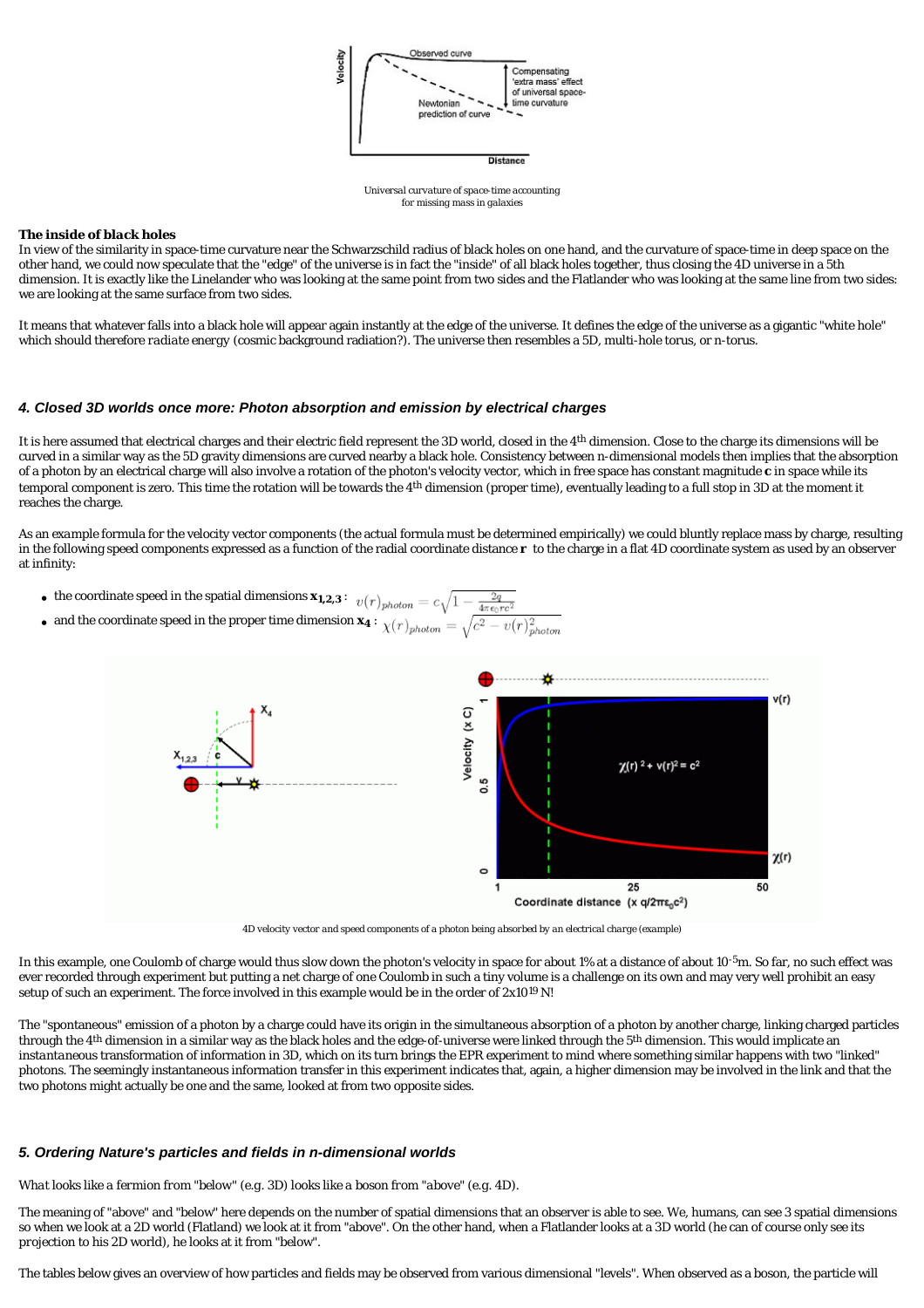follow a path equivalent to a null geodesic for that dimensional level and its speed will be measured as *c*, otherwise its path is timelike with speed *<c*.

| "Particle"        | For a<br><b>Flatlander</b><br>with 2D vision<br>it looks like a: | For a<br>Spacelander<br>with 3D vision<br>it looks like a: | For a<br>Hyperspacelander<br>with 4D vision<br>it looks like a: |  |
|-------------------|------------------------------------------------------------------|------------------------------------------------------------|-----------------------------------------------------------------|--|
| Gluon             | long range<br>boson                                              | short range<br>boson                                       | short range boson                                               |  |
| Photon            | fermion                                                          | long range<br>boson                                        | short range boson                                               |  |
| Electron          | black hole                                                       | fermion                                                    | long range boson                                                |  |
| <b>Black hole</b> | universe                                                         | black hole                                                 | fermion                                                         |  |
| Universe          | Ξ                                                                | universe                                                   | black hole                                                      |  |

When we look at mass particles like e.g. an electron, we see it as the fermion for the electromagnetic field. If we would have been Hyperspacelanders with 4D spatial vision we would always see these electrons move with velocity *c* in our 4D space and they would behave like bosons (of gravity) [3]. It's like *dimensional zooming out*, not by changing magnification but by changing the number of dimensions that are observed.

| <b>Force</b>    | $#$ dimensions                                        | fermions $(\# dim)$                                    | $\left $ bosons (# dim -1) |
|-----------------|-------------------------------------------------------|--------------------------------------------------------|----------------------------|
| Weak nuclear    | 2 (any subset of 2 out of our 4D space-time) $(1)$    | gluons and ?                                           | W. Z. ?                    |
| Strong nuclear  | 3 (any subset of 3 out of our 4D space-time)          | photons and quarks $(2)$                               | gluons                     |
| Electromagnetic | $3+1$ (our 4D space-time)                             | $\parallel$ electrically charged particles $\parallel$ | photons                    |
| Gravity         | $\ 3+2$ (our 4D space-time + a higher dimension) $\ $ | black holes $(3)$                                      | massive particles          |

(1) : The nuclear forces consist of a 2 or 3 dimensional subset of our 4D space-time. They may however *rotate* in 4D and thus occupy any of the 4 dimensions at a given moment.

 $(2)$ : If the strong nuclear force is indeed the field to be associated with a 3D Euclidean space-time and bosons and fermions are mutually dual between dimensional levels then the bosons of the electromagnetic field must be the dual of the fermions of the strong nuclear field, i.e., a photon might just be another variation of a quark.

(3) : Black holes are actually 5D fermions and are the gravity "charge"

#### *Dimensional zooming out and in*

The picture below visualizes the effect that a "downgrade" of spatial vision (*dimensional zooming in*) would have on the way particles show themselves to an observer with *n*-dimensional vision.



*"Downgrade" of spatial vision from (n) dimensions to (n-1) dimensions*

Note that the n<sup>th</sup> spatial dimension does not disappear! It gets fully contracted, curled up if you like [4], in the lower-dimensional space (hence the massive rollers) and becomes the proper time dimension for the observer with (*n-1*)-dimensional vision. Also for us, Spacelanders, the proper time dimension is fully contracted into our 3D space, which explains why we can "see" relativistic non-simultaneities in moving objects and also have no problem observing time dilation in moving clocks. But it also says that *all* bosons in 4D remain visible for us as fermions in 3D. A similar effect takes place in the world of the Flatlander: *all* photons of our 3D space will still exist as fermions in his 2D space.

## **6. The ever-lasting Big Bang**

The list of fields may continue with fields that have 6 or more dimensions but have so far not been observed. There may also be a 1-dimensional field with hitherto unknown properties. I dare to suggest that even 0-dimensional and negatively-numbered-dimensional fields exist. After all, who are we to say that our familiar 4 dimensions are at the bottom of the list? The fact that we number them 1 - 4 doesn't mean a thing. We could have numbered them 2.356 - 2.359 just as well. If we can't see the fifth dimension why would we be able to see dimension 0 or dimension *-12* ?

Imagine now a being that is able to observe dimensions -1, 0, 1 and 2 (so also four in total). For that being, the picture is complete for *his* four forces, making *our* weak nuclear force look like electromagnetism in the eyes of this "shifted-dimensional" being. Similarly, what we call gravity may be any other kind of field for another shifted-dimensional being.

So is this all nonsense? Looking at articles on braneworlds, induced matter theories, supersymmetry and so on, these ideas do not seem to be any more exotic whatsoever. The more spiritual minded reader may even recognize in this model ancient descriptions of 'layered' worlds. Perhaps the most interesting